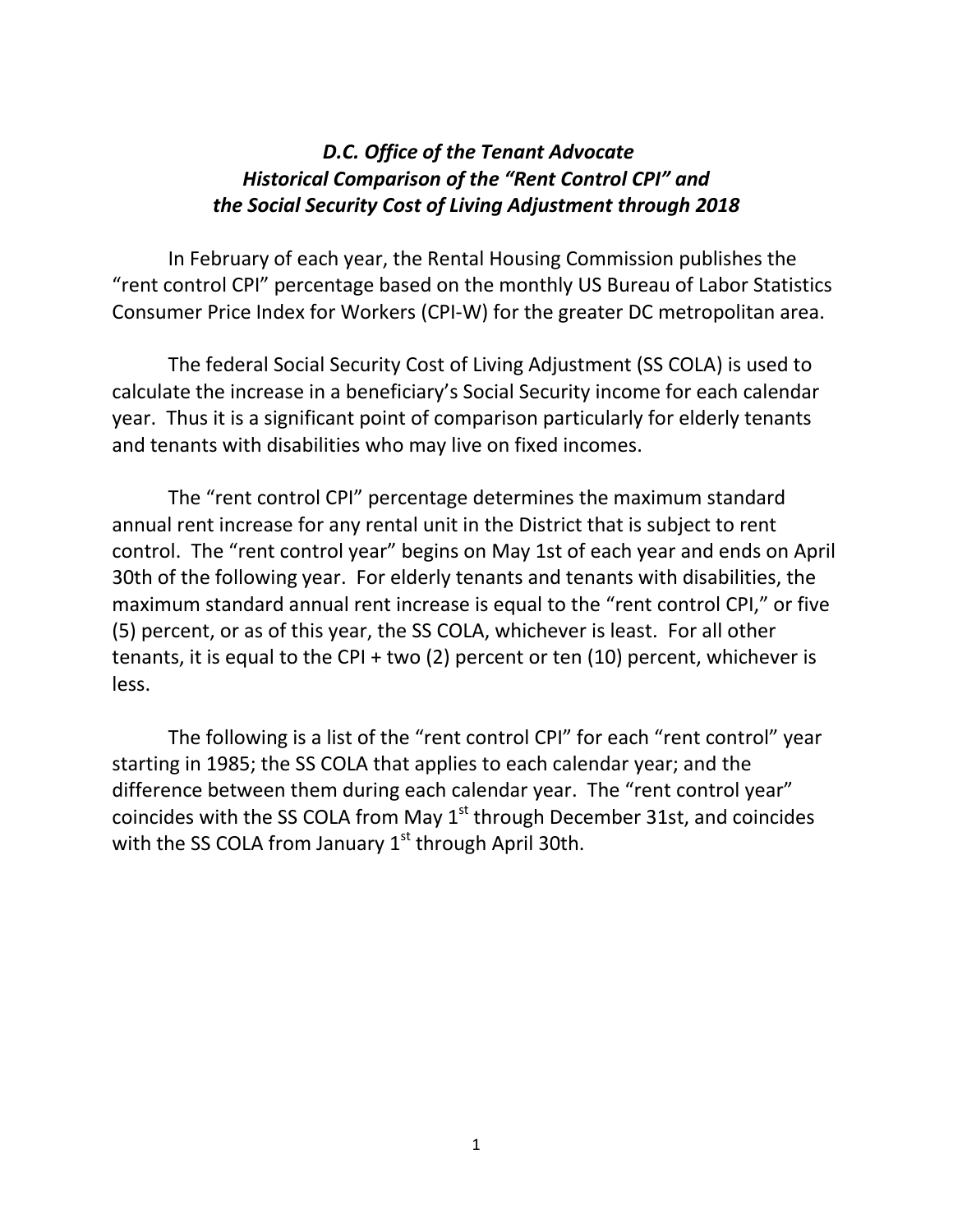|             | <b>CALENDAR Rent Control CPI-W</b> | <b>SS COLA</b>     | <b>DIFFERENCE</b>          |
|-------------|------------------------------------|--------------------|----------------------------|
| <b>YEAR</b> | <u>(May – April)</u>               | <u>(Jan – Dec)</u> | (Jan-April/ May-Dec)       |
| 1985        | 4.4%                               | 3.5%               | $+0.9%$                    |
| 1986        | 4.0%                               | 3.1%               | $+0.9%$<br>$+1.3%$         |
| 1987        | 1.6%                               | 1.3%               | $+2.7%$<br>$+0.3%$         |
| 1988        | 4.7%                               | 4.2%               | $-2.6%$<br>$+0.5%$         |
| 1989        | 4.6%                               | 4.0%               | $+0.7%$<br>$+0.6%$         |
| 1990        | 5.6%                               | 4.7%               | $-0.1%$<br>$+0.9%$         |
| 1991        | 5.4%                               | 5.4%               | $+0.2%$<br>$\quad \  \  =$ |
| 1992        | 2.7%                               | 3.7%               | $+1.7%$<br>$-1.0%$         |
| 1993        | 2.9%                               | 3.0%               | $-0.3%$<br>$-0.1%$         |
| 1994        | 2.1%                               | 2.6%               | $+0.3%$<br>$-0.5%$         |
| 1995        | 1.7%                               | 2.8%               | $-0.7%$<br>$-1.1%$         |
| 1996        | 1.9%                               | 2.6%               | $-0.9%$<br>$-0.7%$         |
| 1997        | 2.8%                               | 2.9%               | $-1.0%$<br>$-0.1%$         |
| 1998        | 1.8%                               | 2.1%               | $+0.7%$<br>$-0.3%$         |
| 1999        | 1.0%                               | 1.3%               | $+0.5%$<br>$-0.3%$         |
| 2000        | 2.1%                               | 2.5%               | $-1.5%$<br>$-0.4%$         |
| 2001        | 3.3%                               | 3.5%               | $-1.4%$<br>$-0.2%$         |
| 2002        | 2.6%                               | 2.6%               | $+0.7%$<br>$=$             |
| 2003        | 2.1%                               | 1.4%               | $+1.2%$<br>$+0.7%$         |
| 2004        | 2.9%                               | 2.1%               | $+0.8%$<br>$=$             |
| 2005        | 2.7%                               | 2.7%               | $+0.2%$<br>$=$             |
| 2006        | 4.2%                               | 4.1%               | $-1.4%$<br>$+0.1%$         |
| 2007        | 3.5%                               | 3.3%               | $+0.9%$<br>$+0.2%$         |
| 2008        | 3.4%                               | 2.3%               | $+1.2%$<br>$+1.1%$         |
| 2009        | 4.8%                               | 5.8%               | $-2.4%$<br>$-1.0%$         |
| 2010        | 0.05%                              | 0.0%               | +4.8%<br>$+0.05%$          |
| 2011        | 2.2%                               | 0.0%               | $+2.2%$<br>$+0.05%$        |
| 2012        | 3.6%                               | 3.6%               | $-1.4%$<br>$=$             |
| 2013        | 2.2%                               | 1.7%               | $+1.9%$<br>$+0.5%$         |
| 2014        | 1.4%                               | 1.5%               | $+0.7%$<br>$-0.1%$         |
| 2015        | 1.5%                               | 1.7%               | $-0.3%$<br>$-0.2%$         |
| 2016        | 0.0%                               | 0.0%               | $+1.5%$<br>$=$             |
| 2017        | 1.1%                               | 0.3%               | $-0.3%$<br>$+0.8%$         |
| 2018        | 1.4%                               | 2.0%               | $-0.6%$<br>$-0.9%$         |